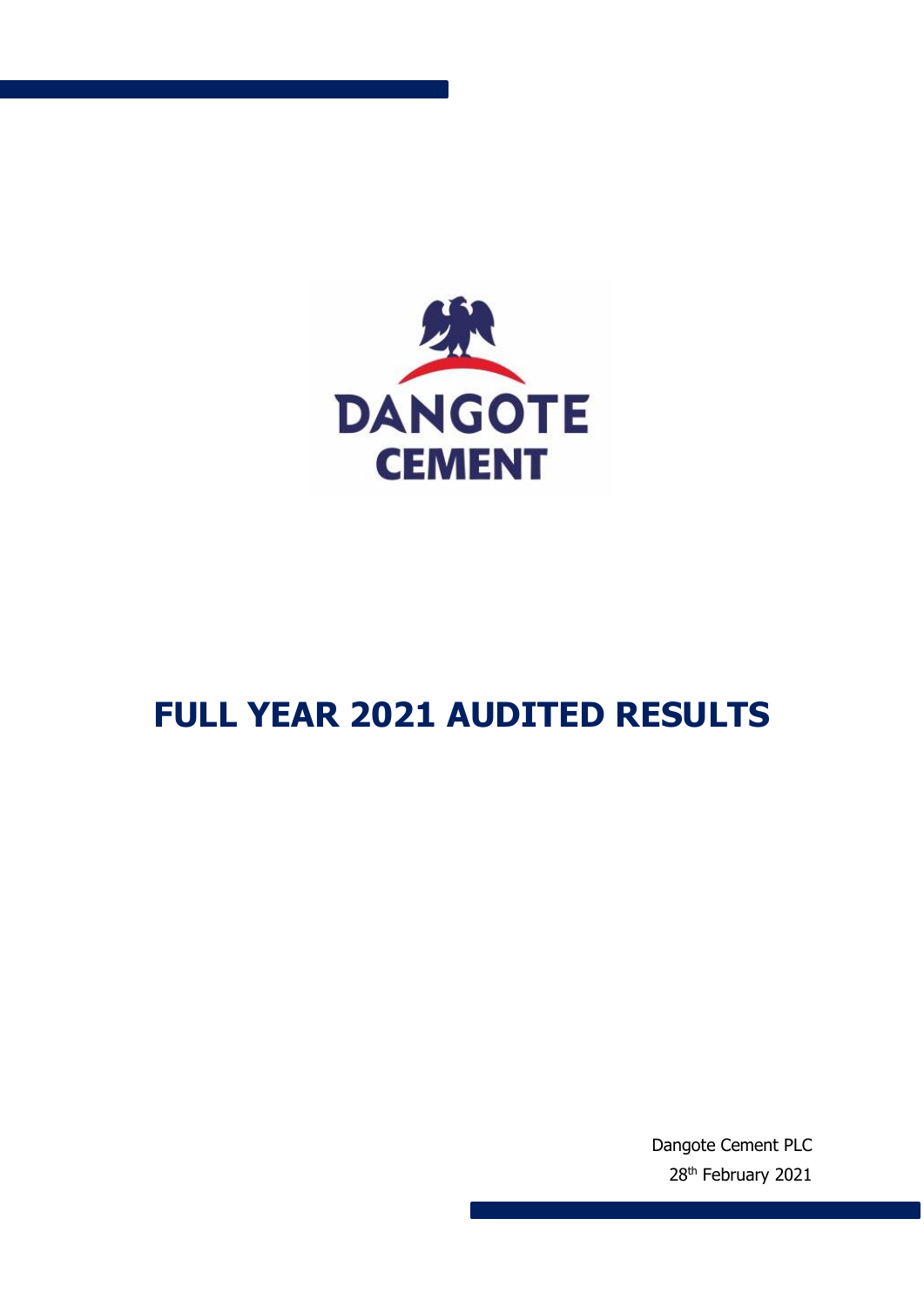

# Audited results for the year ended  $31<sup>st</sup>$  December 2021

# **Another record result with double digit growth across board Robust profit after tax up 32.0% at ₦364.4B Proposed dividend of ₦20.00 per share CDP climate rating upgrade**

Lagos, 28<sup>th</sup> February 2021: Dangote Cement PLC (DANGCEM-NL), Africa's largest cement producer, announces audited results for the financial year ended 31<sup>st</sup> December 2021.

# **Financial highlights**

- Group revenue up  $33.8\%$  to  $\text{H1},383.6\text{B}$
- Record group EBITDA up 43.2% to N684.6; 49.5% margin
- Strong Pan-Africa EBITDA of N88.8B, up 24.6%; 22.4% margin
- Record earnings per share up  $31.6\%$  to  $\text{H}21.24$
- Proposed dividend of ₦20.00 per share
- Net debt of  $\frac{1}{2}$ 25.1B; net debt/EBITDA of 0.33x

#### **Operating highlights**

- Group sales volumes up by 13.8% to 29.3 million tonnes
- Total Nigerian volumes up 16.8% to 18.6Mt; domestic volumes up 13.6% at 17.7Mt
- Pan-African volumes up 8.7% at 10.9 million tonnes
- 3Mta Okpella plant ramp up is on track

# **ESG highlights**

- CDP climate rating upgraded to B- for our commitment to climate change
- Co-processed 89Kt of waste in 2021, an increase of 60% over 2020

#### **Share buyback**

 In January 2022, Dangote Cement successfully completed tranche II of the share buyback programme; repurchasing 0.74% of shares outstanding

#### **Michel Puchercos, Chief Executive Officer, said:**

**"We are pleased to report a solid set of the results for the full year 2021. Group volumes for the year were up 13.8% and Group EBITDA was up 43.2%, at a 49.5% margin. I am delighted to report that Dangote Cement experienced its strongest year across all line items, with a record PAT of ₦364.4B up 32.0%.**

**During the year, CDP raised Dangote Cement's rating to B- for the Company's commitment to climate change. The CDP rating upgrade clearly illustrates the progress made by Dangote Cement regarding our commitment to transparency and mitigating our CO2 footprint.**

**Over the last 2 years, we have finalised the deployment of 6 million tonnes new capacity in Nigeria. Looking ahead, we are now focused on a less capital-intensive expansion cycle, which includes building grinding plants across West and Central Africa to leverage and strengthen Dangote Cement's regional integration. We are on track to deploy grinding capacity in Cote d'Ivoire and Ghana. In addition, our Alternative Fuel Project is at an advanced stage which aims to leverage waste management solutions, reduce CO2**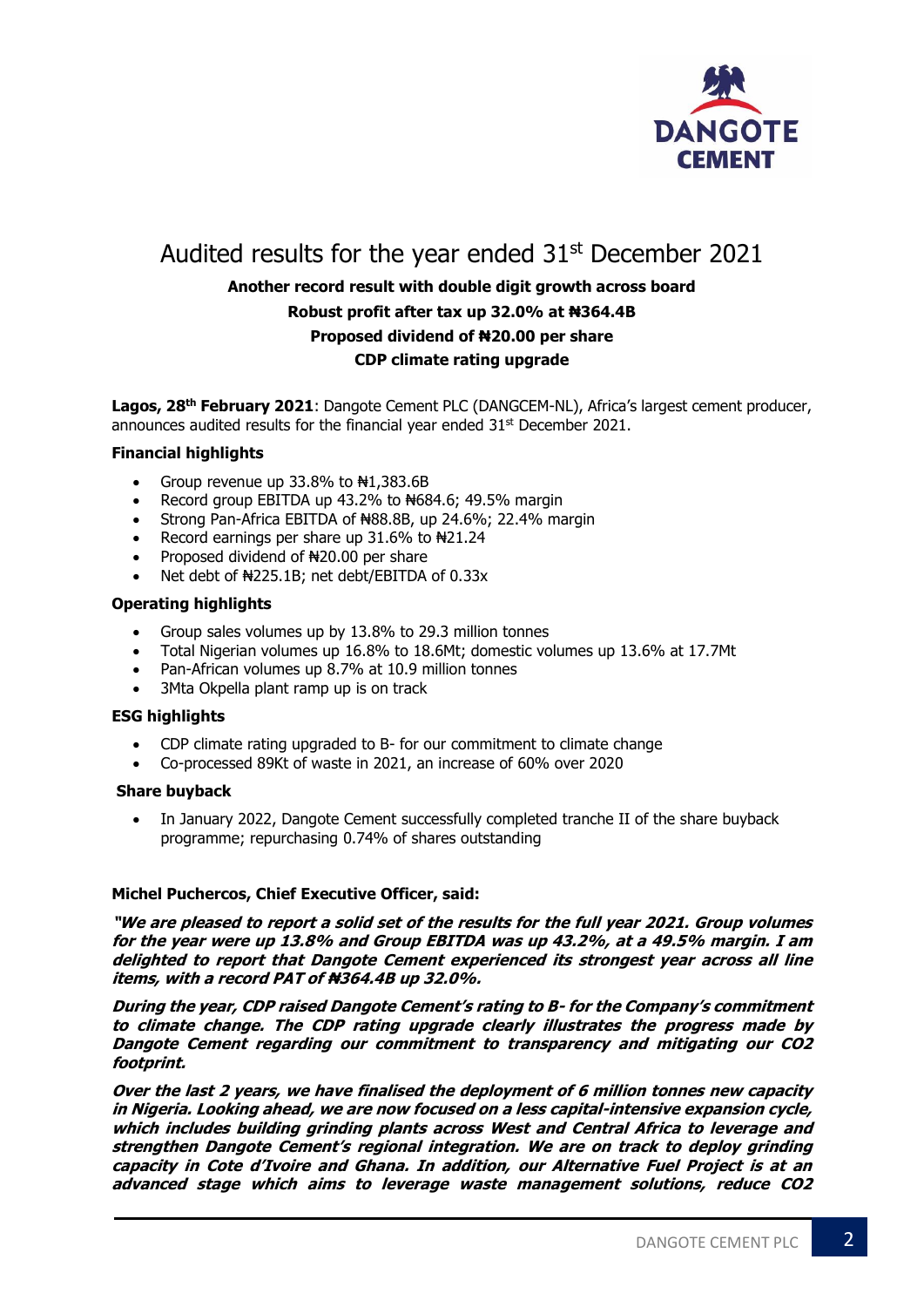

**emissions, and source material locally. This year, we co-processed 89,000 tonnes of waste representing a 60% increase over 2020.**

**Our business model remains robust, thanks to the prudent and flexible approach we have taken across our operations. Due to an increased focus on efficiency while meeting doubledigit market growth and maintaining costs under control, Dangote Cement has and will consistently deliver superior profitability and returns to its shareholders."**

# **About Dangote Cement**

Dangote Cement is Africa's leading cement producer with nearly 51.6Mta capacity across Africa. A fully integrated quarry-to-customer producer, we have a production capacity of 35.25Mta in our home market, Nigeria. Our Obajana plant in Kogi state, Nigeria, is the largest in Africa with 16.25Mta of capacity across five lines; our Ibese plant in Ogun State has four cement lines with a combined installed capacity of 12Mta; our Gboko plant in Benue state has 4Mta; and our Okpella plant in Edo state has 3Mta. Through our recent investments, Dangote Cement has eliminated Nigeria's dependence on imported cement and has transformed the nation into an exporter of cement serving neighbouring countries.

In addition, we have operations in Cameroon (1.5Mta clinker grinding), Congo (1.5Mta), Ghana (1.5Mta import), Ethiopia (2.5Mta), Senegal (1.5Mta), Sierra Leone (0.5Mta import), South Africa (2.8Mta), Tanzania (3.0Mta), Zambia (1.5Mta).

#### **Website:** [www.dangotecement.com](http://www.dangotecement.com/)

**Twitter:** @DangoteCement

#### **Conference call details**

A conference call for analysts and investors will be held on Tuesday 1<sup>st</sup> March 2022 at 15.00 Lagos/14.00 UK time. Please register using the link below.

# [Dangote Cement FY 2021](https://services.choruscall.za.com/DiamondPassRegistration/register?confirmationNumber=9899425&linkSecurityString=11c96dd645) Results Conference Call

To join the live webcast please click on the link below.

#### [Live webcast](https://services.choruscall.com/mediaframe/webcast.html?webcastid=YYyCYD4Y)

A copy of the presentation will be available on the Company's website on the day of the call. The presentation will also be available remotely via the live webcast link

#### **Contact details:**

Temi Aduroja Head of Investor Relations Dangote Cement PLC +44 207 399 3070 [InvestorRelationsDangoteCement@dangote.com](mailto:InvestorRelationsDangoteCement@dangote.com)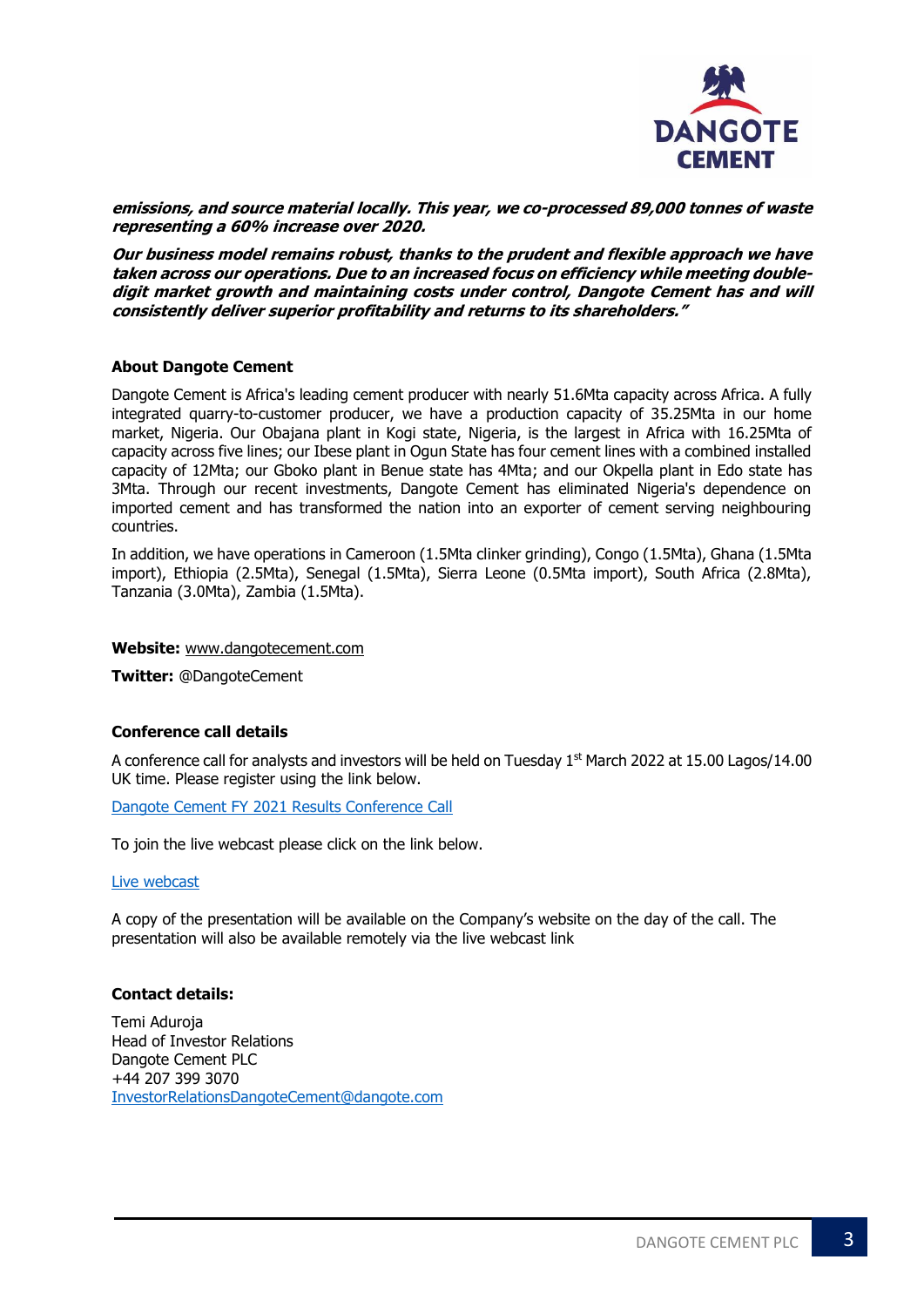

# **SUMMARY OPERATING REVIEW**

| <b>Sales volumes</b>         | FY 2021<br>'000 tonnes | <b>FY 2020</b><br>'000 tonnes | $\frac{0}{0}$     |
|------------------------------|------------------------|-------------------------------|-------------------|
| Nigeria                      |                        |                               |                   |
| Cement                       | 18,415                 | 15,739                        | 17.0%             |
| Clinker                      | 197                    | 197                           |                   |
| <b>Nigerian volumes</b>      | 18,612                 | 15,936                        | 16.8%             |
|                              |                        |                               |                   |
| Pan-Africa                   |                        |                               |                   |
| Cement                       | 10,634                 | 9,901                         | 7.4%              |
| Clinker                      | 222                    | 81                            |                   |
| <b>Pan-African volumes</b>   | 10,856                 | 9,982                         | 8.7%              |
|                              |                        |                               |                   |
| Inter-company sales          | (197)                  | (197)                         |                   |
| Group volumes**              | 29,271                 | 25,720                        | 13.8%             |
|                              |                        |                               |                   |
| Revenue                      |                        |                               |                   |
| Nigeria                      | 993,399                | 719,945                       | 38.0%             |
| Pan-Africa                   | 397,329                | 318,681                       | 24.7%             |
| Inter-company sales          | (7,091)                | (4, 430)                      |                   |
| <b>Total revenue</b>         | 1,383,637              | 1,034,196                     | 33.8%             |
|                              |                        |                               |                   |
| <b>EBITDA</b>                |                        |                               |                   |
| Nigeria*                     | 610,196                | 421,417                       | 44.8%             |
| Pan-Africa*                  | 88,830                 | 71,313                        | 24.6%             |
| Central costs & eliminations | (14, 431)              | (14, 608)                     |                   |
| <b>Total EBITDA</b>          | 684,595                | 478,122                       | 43.2%             |
|                              |                        |                               |                   |
| <b>EBITDA</b> margins        |                        |                               |                   |
| Nigeria*                     | 61.4%                  | 58.5%                         | 2.9 <sub>pp</sub> |
| Pan-Africa*                  | 22.4%                  | 22.4%                         |                   |
| <b>Group EBITDA margins</b>  | 49.5%                  | 46.2%                         | 3.3pp             |
|                              |                        |                               |                   |
|                              |                        |                               |                   |
| Profit before tax            | 538,366                | 373,310                       | 44.2%             |
| Tax charge                   | (173, 927)             | (97, 242)                     | 78.9%             |
| <b>Group net profit</b>      | 364,439                | 276,068                       | 32.0%             |
|                              |                        |                               |                   |
| <b>Earnings per share</b>    | 21.24                  | 16.14                         | 31.6%             |

\* Excluding central costs / eliminations

\*\* Volumes include cement and clinker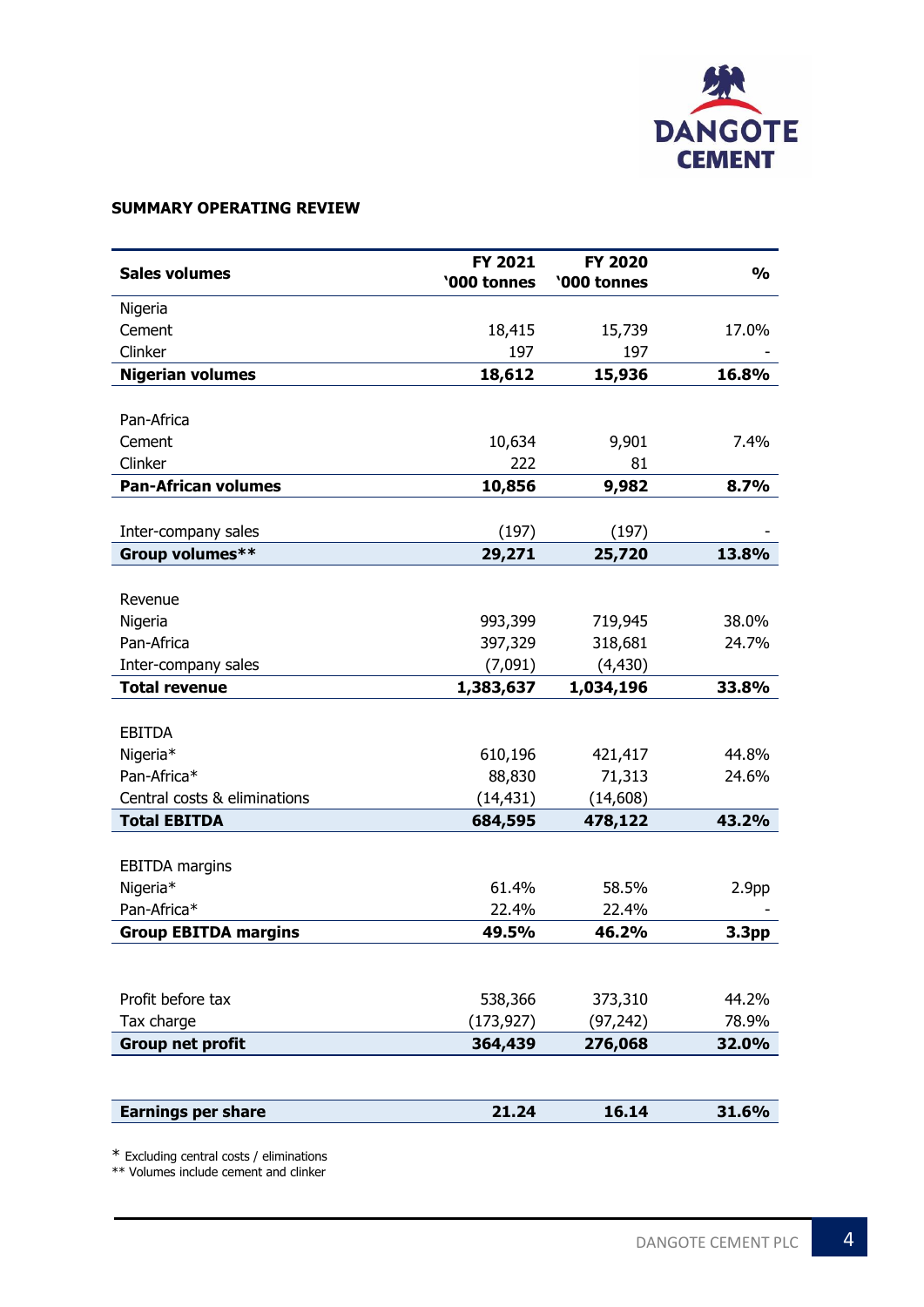

The International Monetary Fund ('IMF') estimates that Sub-Saharan Africa's economic growth emerged from the 2020 recession and expanded by 4.0% percent in 2021. It is expected to grow by 3.7% in 2022. The recovery is supported by favorable external conditions on trade, elevated commodity prices and the relaxation of stringent pandemic measures. The IMF expects growth across all our countries of operation, with Senegal, Ghana and Sierra Leone expected to grow at the highest rates. We expect this recovery to drive strong cement demand across our markets, which we already witnessed in 2021, given the robust volume growth.

We remain committed to keeping our staff and communities safe by being fully compliant with health and safety measures in all our territories of operation. To curtail the impact of COVID-19, we have continued our vaccination advocacy and roll-out across all countries of operations. We are ensuring protective measures and best practices across all countries.

# **Nigerian operations**

In our financial reporting, the Nigerian region includes: Dangote Cement Plc ('the company') which has plants in Obajana, Ibese and Gboko; DCP Cement Ltd with a 3Mt plant in Obajana; and Okpella Cement Plc's 3Mt plant.

According to the IMF's estimates, Nigeria grew by 3.0% in 2021, driven by recovery in non-oil sectors and higher oil prices. Nigeria's cement market remained robust and resilient in 2021. Cement demand is sustained by increasing housing infrastructure, commercial construction, and government projects including major highways, roads, and railways. Nigeria is estimated to grow at 2.7% in 2022.

Our Nigerian operations sold over 18Mt of cement during the period, including clinker exports, a 16.8% increase on the 15.9Mt sold in 2020. When looking at the domestic sales alone, our Nigerian operations sold 17.7Mt, up 13.6% year on year. Although sales were up overall in 2021, we experienced heavy rains in the third quarter compared to last year. Strong demand was supported by improved route to market channels and additional trucks to enhance our distribution network.

Revenues for the Nigerian operations increased by 38.0% to ₦993.4B. We recorded a strong EBITDA of #610.2B at a margin of 61.4%, excluding central costs and eliminations (2020: #421.4B; 58.5%). The strong growth trend has continued in 2021 and is supporting our delivery of strong results for shareholders, with a net profit after tax of  $#364.4B (+32.0\%$  v-o-v).

In May, we recommenced clinker exports from both our Onne and Apapa terminals. We achieved seven clinker shipments, with a total volume of 197Kt in 2021. In the year, we exported 706Kt cement by road to Togo and Niger, up over three times 2020 exports. Lastly, our 3Mt Okpella plant in Edo State is on track to ramp up production in the coming months.

# **Pan-African operations**

The total Pan-African volume represents 37.0% of Group volumes. Sales volumes in Pan-Africa were 10.9Mt in 2021, up 8.7%. We achieved this despite the challenges faced in Cameroon, Ghana, and Sierra Leone, where freight costs have increased substantially, causing volatility in the landing cost of cement and clinker.

Pan-African revenues of ₦397.3B were 24.7% higher than 2020 and represented 29.0% of total Group revenue. The region achieved a record high EBITDA of #88.8B (before central costs and eliminations), up 24.6%, supported by strong performance in Ethiopia, Senegal, and Zambia. This represents an EBITDA margin of 22.4% in the year 2021. There was continuous performance improvement in Tanzania following the commissioning of the power plant. Performance was strong across all Pan-African countries and we recorded a positive EBITDA across board.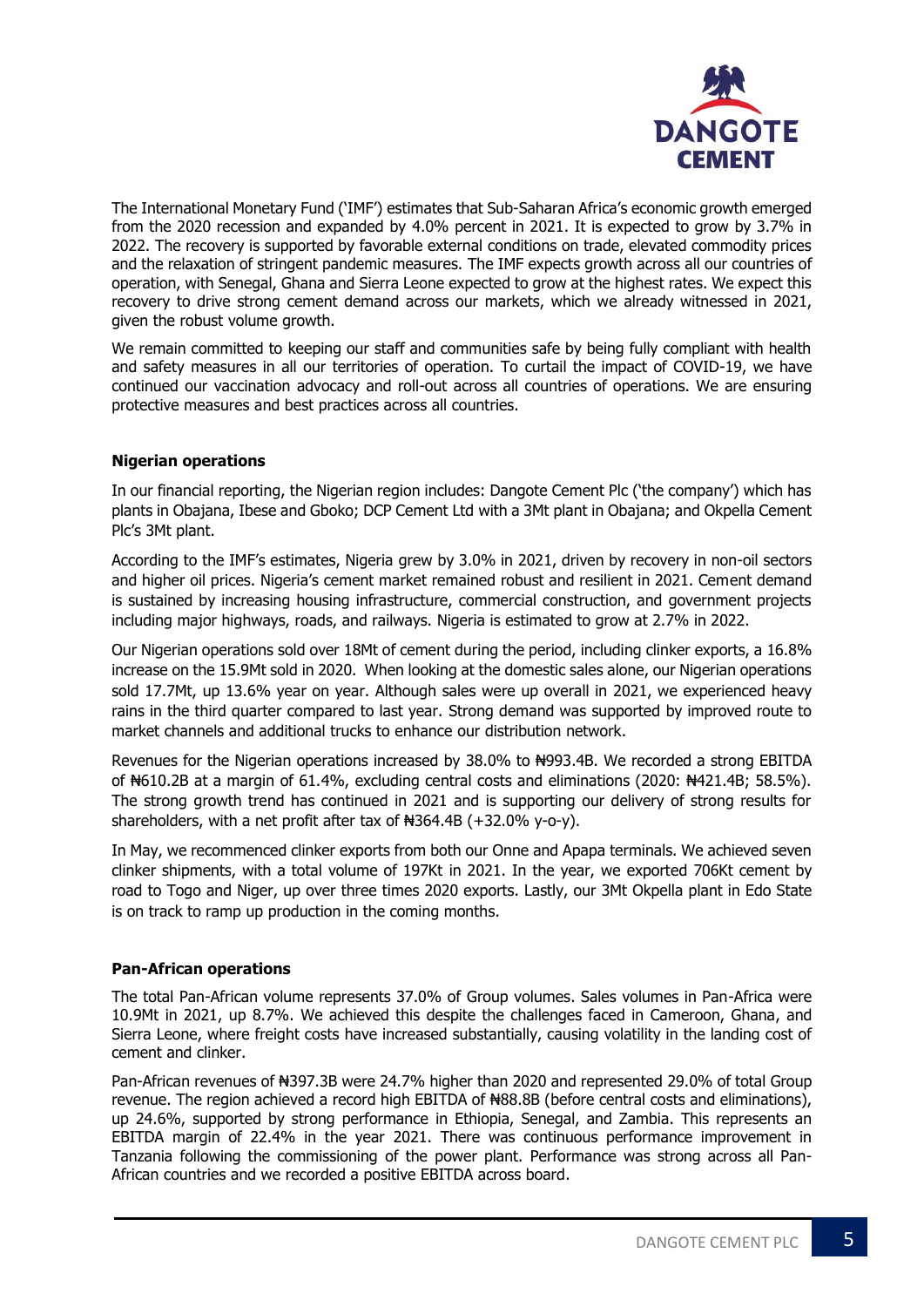

# **Cameroon**

Cameroon's GDP is estimated to have grown by 3.6% in 2021, with an expected growth of 4.6% in 2022.

We estimate the total market for cement in Cameroon to have been just under 4.0Mt in 2021. The main drivers for cement demand during the period were an increase in investment in construction projects. The market is primarily driven by individual construction projects and government housing estates. We saw increased building projects ahead of the African Cup of Nations which occurred in early 2022.

Our 1.5Mta clinker grinding facility in Douala sold 1.4Mt of cement in 2021, up 3% compared to the same period last year. Our performance was affected by an increase in clinker cost owing to the global rise in freight cost and overall global supply chain challenges. However, we were able to launch Falcon 32.5R grade in Q3 to expand our portfolio and seize more market opportunities, while optimizing clinker consumption. We estimate our market share to have been 34% during the period.

# **Congo**

The cement market in Congo is growing notably owing to government infrastructure projects. An increase in demand has also been attributed to the local consumer market and office buildings.

We estimate the total market for cement in Congo to have been about 800Kt in 2021. Our 1.5Mta integrated plant in Mfila sold 486Kt of cement (including exports) during the period, up 25% compared to 2020.

We increased our market share significantly to 53% during the period.

# **Ethiopia**

Ethiopia's GDP is estimated to have grown by 2.0% in 2021.

Despite a complex security, social and economic environment, Ethiopia remains an attractive market for cement, with high demand for infrastructure projects, housing, and industrial parks development, driven by private investments and Public Private Partnerships.

We estimate the total market for cement in Ethiopia to have been 7.0Mt in 2021, lower than 2020 due to security challenges. However, sales at our 2.5Mta factory in Mugher were up 11% year on year at 2.4Mt, with an increased market share to 34.0%. Despite the security challenges, our operation continues to perform strongly.

# **Ghana**

Ghana's GDP is estimated to have grown by 4.7% in 2021, with an expected growth of 6.2% in 2022.

Ghana is benefitting from a stable political environment. In 2021, several government project expansion plans and incentives were announced, and domestic consumption continues to increase. We estimate the total market for cement to have been just over 7Mt for the year.

Dangote Cement Ghana sold 353Kt of cement, down 16% compared to the full year 2020. The lower volume recorded was notably due to the surge in international freight prices and overall global supply chain challenges. Our market share for the period came in at 5.0%.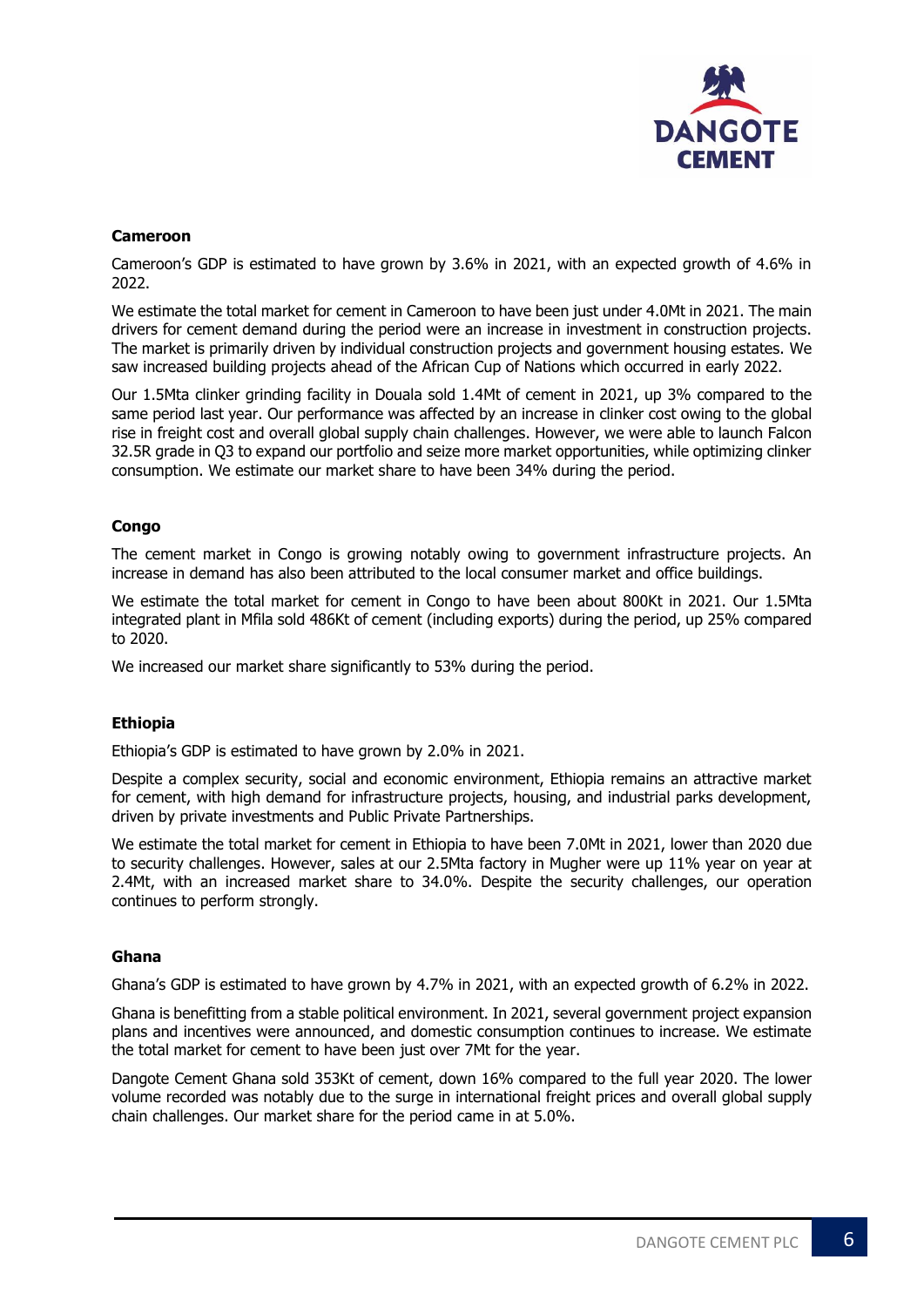

# **Senegal**

Senegal's GDP is estimated to have grown by 4.7% in 2021, with an expected growth of 5.5% in 2022.

Senegal's cement industry remains robust and continues to be one of our best performing markets. We estimate the total market sales to have been about 7.9Mt, including exports, for the full year. The market is expanding, supported by a growing middle class, growth in the construction sector and infrastructure projects across the country including low-cost housing projects.

Dangote Cement Senegal's 1.5Mta plant in Pout sold 1.6Mt in the 2021. The plant is working at full capacity. Our market share is estimated at 20% for the stated period.

#### **Sierra Leone**

Sierra Leone's GDP is estimated to have grown by 3.2% in 2021, with an expected growth of 5.9% in 2022.

Sierra Leone's cement market continues to improve with increased infrastructure spending, more foreign aid being made available and the resumption of building projects in the corporate sector including road infrastructure. A growing population has resulted in a rise in housing construction.

The Sierra Leonean cement market consumed about 1.0Mt of cement for the year 2021. Our market share was 24.5% during the period.

### **South Africa**

South Africa's GDP is estimated to have grown by 4.6% in 2021, with an expected growth of 1.9% in 2022.

South Africa's residential building sector has been performing well because of high residential housing demand since H2 2020. While the rate of buildings completed is flat year on year, the rate for building plans passed has increased quite significantly since Q1 2021.

Dangote Cement South Africa's sales for 2021 decreased by 1% year on year.

#### **Tanzania**

Tanzania's GDP is estimated to have grown by 4.0% in 2021, with an expected growth of 5.1% in 2022.

Tanzania's robust economy has driven growth in infrastructure and housing, with major government projects including roads, railways and airports. We estimate the total market for cement in Tanzania to have been about 6.2Mt for the full year 2021.

Sales volumes at our 3.0Mta factory at Mtwara were 56% higher than last year at 1.7Mt, including clinker sales of 222Kt.

We estimate our market share to have been 28% during the period.

# **Zambia**

Zambia's GDP is estimated to have grown by 1.0% in 2021, with an expected growth of 1.1% in 2022.

The subdued state of the cement market in Zambia reflects the country's challenged macro-economic environment. Dangote Cement's Ndola factory sits in the heart of the copper belt mining area, with good access to Zambia's major cities and neighbouring countries.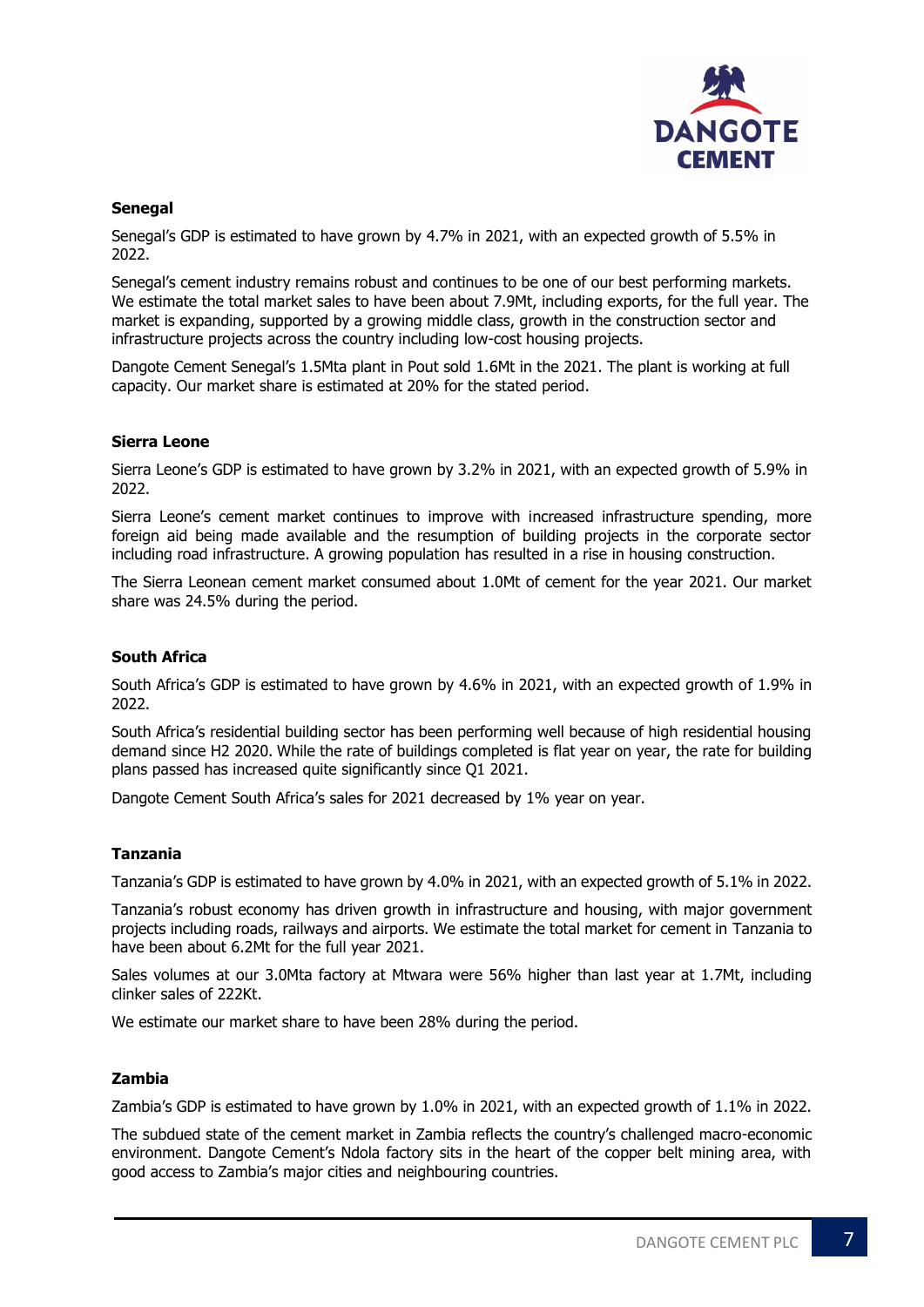

We estimate total market sales to have been 2.5Mt for the full year 2021.

Our 1.5Mta Ndola factory sold 736Kt of cement in 2021, down 5% compared to last year. We estimate our market share to have been 30% during the period.

#### **Share buyback**

Dangote Cement completed tranche II of the buyback programme on the 20th of January 2022, buying back 0.74% of its shares outstanding (126,748,153 shares) at an average price of N4276.89 per share. Following the completion of tranche I and II, the company has bought back 0.98% (166,948,153 shares) of its shares outstanding.

#### **Board appointments**

Dangote Cement announced the appointment of Mr. Philip Mathew as the Deputy Group Managing Director with effect from September 15, 2021. Mr. Mathew is a professional with 34 years of working experience in large global and regional cement industries and has been involved in project management from feasibility to commissioning and stabilisation.

Dangote Cement is pleased to announce the appointment of Ms. Halima Aliko-Dangote as a Non-Executive Director with effect from February 26, 2022. Halima Aliko-Dangote is the Group Executive Director (GED), Commercial Operations of Dangote Industries Limited.

|                                            | FY 2021     | FY 2020               |
|--------------------------------------------|-------------|-----------------------|
| Volume sold**                              | '000 tonnes | '000 tonnes           |
| Nigeria                                    | 18,612      | 15,936                |
| Pan-Africa                                 | 10,856      | 9,982                 |
| Inter-company sales                        | (197)       | (197)                 |
| <b>Total volume sold</b>                   | 29,271      | 25,720                |
| <b>Revenues</b>                            | ₩m          | <b>N</b> <sub>m</sub> |
| Nigeria                                    | 993,399     | 719,945               |
| Pan-Africa                                 | 397,329     | 318,681               |
| Inter-company sales                        | (7,091)     | (4,430)               |
| <b>Total revenues</b>                      | 1,383,637   | 1,034,196             |
| Group EBITDA*                              | 684,595     | 478,122               |
| <b>EBITDA</b> margin                       | 49.5%       | 46.2%                 |
| Operating profit                           | 582,491     | 386,734               |
| Profit before tax                          | 538,366     | 373,310               |
| <b>Earnings per ordinary share (Naira)</b> | 21.24       | 16.14                 |
|                                            |             |                       |
| As at 31 <sup>st</sup> December            | FY 2021     | <b>FY 2020</b>        |

Total assets 2,392,019 2,022,451 Net debt 225,097 337,275

# **FINANCIAL REVIEW**

**Summary**

| *Earnings before interest, taxes, depreciation and amortisation |
|-----------------------------------------------------------------|
|                                                                 |
| $**$ Volumna include coment and clinicar                        |

\*\* Volumes include cement and clinker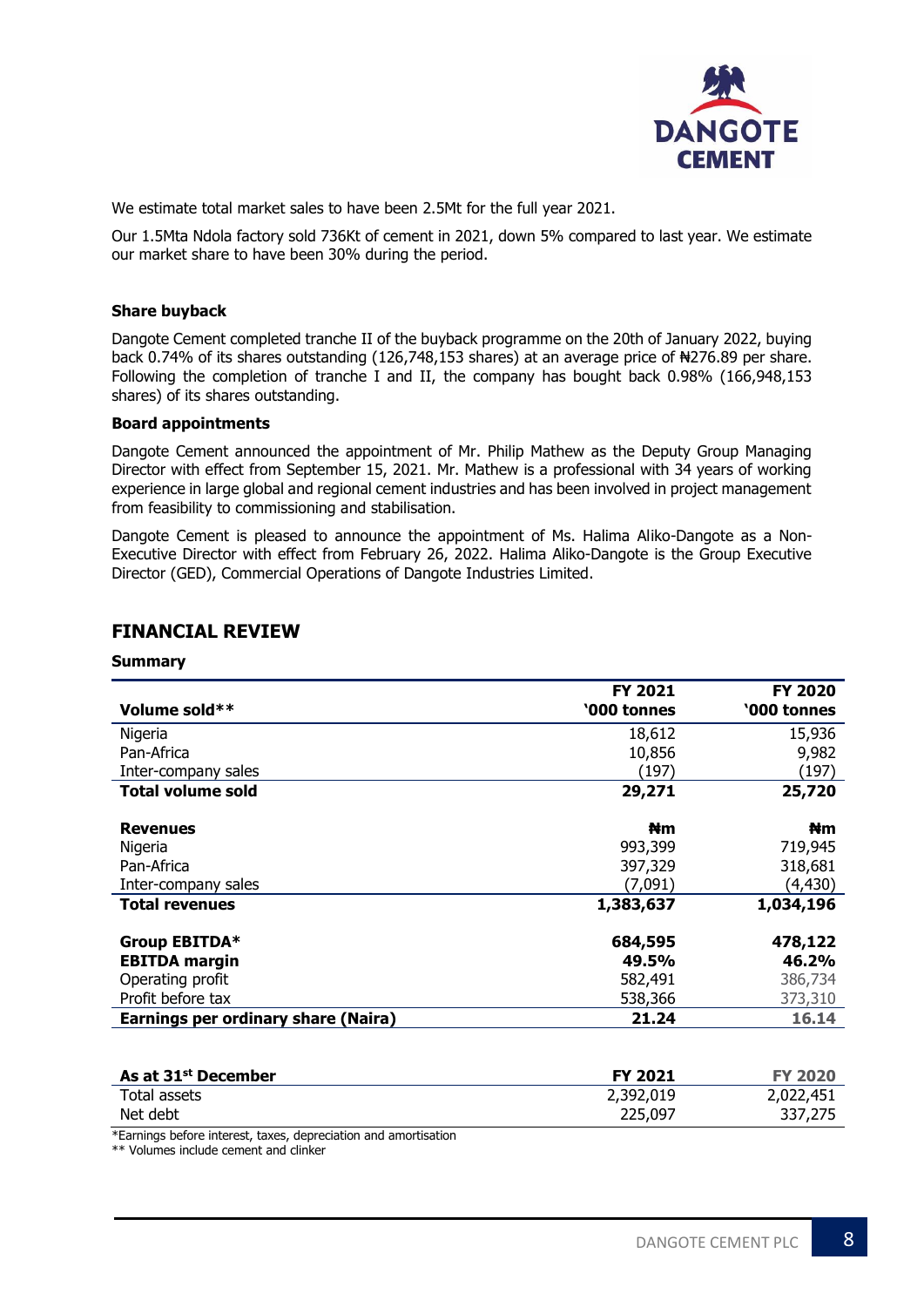

Revenue increased by 33.8% to  $\text{H1,383.6B}$  from  $\text{H1,034.2B}$ , driven by higher volumes in Nigeria and Pan-Africa.

Volumes sold by our core Nigerian operations increased by 16.8% to 18.6Mt from 15.9Mt supported by an increase in housing and commercial construction. Pan-African volumes increased by 8.7% to 10.9Mt from 10.0Mt in 2020. Strong volume growth in Tanzania, Ethiopia, and Congo supported this growth.

# **Manufacturing and operating costs**

| Year ended 31 <sup>st</sup> December                       | 2021<br>#m | 2020<br><b>N</b> <sub>m</sub> |
|------------------------------------------------------------|------------|-------------------------------|
| Materials consumed                                         | 175,367    | 134,910                       |
| Fuel & power consumed                                      | 196,634    | 146,342                       |
| <b>Royalties</b>                                           | 1,667      | 1,270                         |
| Salaries and related staff costs                           | 38,701     | 37,020                        |
| Depreciation & amortization                                | 75,954     | 64,946                        |
| Plant maintenance costs                                    | 42,203     | 30,706                        |
| Other production expenses                                  | 25,589     | 15,670                        |
| (Increase)/decrease in finished goods and work in progress | (5,096)    | 7,106                         |
| <b>Total manufacturing costs</b>                           | 551,019    | 437,970                       |

In total, manufacturing costs increased by 25.8% to #551.0B from #437.9B in 2020. Materials consumed increased by 30.0% to  $\frac{1}{2}$  +175.4B; while fuel & power consumed increase by 34.4% to ₦196.6B. These increases were as a result of volume growth and inflationary pressures on our costs.

The increase in Nigeria manufacturing costs was mainly driven by energy costs due to increased production volumes and price increases for gas which is pegged to the USD. The Nigerian Naira depreciated from  $\frac{1401}{105}$  at the end of 2020 to  $\frac{1424}{105}$  at the end of 2021.

#### **Administration and selling expenses**

| Year ended 31 <sup>st</sup> December    | 2021<br>₦m | 2020<br>₦m |
|-----------------------------------------|------------|------------|
| <b>Administration and selling costs</b> | 256,007    | 214,058    |

Thanks to our continuous cost control efforts, total selling and administration expenses only rose by 19.6% to ₦256.0B in 2021 mainly from higher haulage expenses which are driven by volumes, AGO costs and other general administrative expenses. Inflationary pressure and the foreign currencies conversion to Naira is driving part of this increase.

# **Profitability**

| Year ended 31 <sup>st</sup> December    | 2021    | 2020    |
|-----------------------------------------|---------|---------|
|                                         | ₩m      | ₩m      |
| EBITDA                                  | 684,595 | 478,122 |
| Depreciation, amortization & impairment | 102,104 | 91,388  |
| <b>Operating profit</b>                 | 582,491 | 386,734 |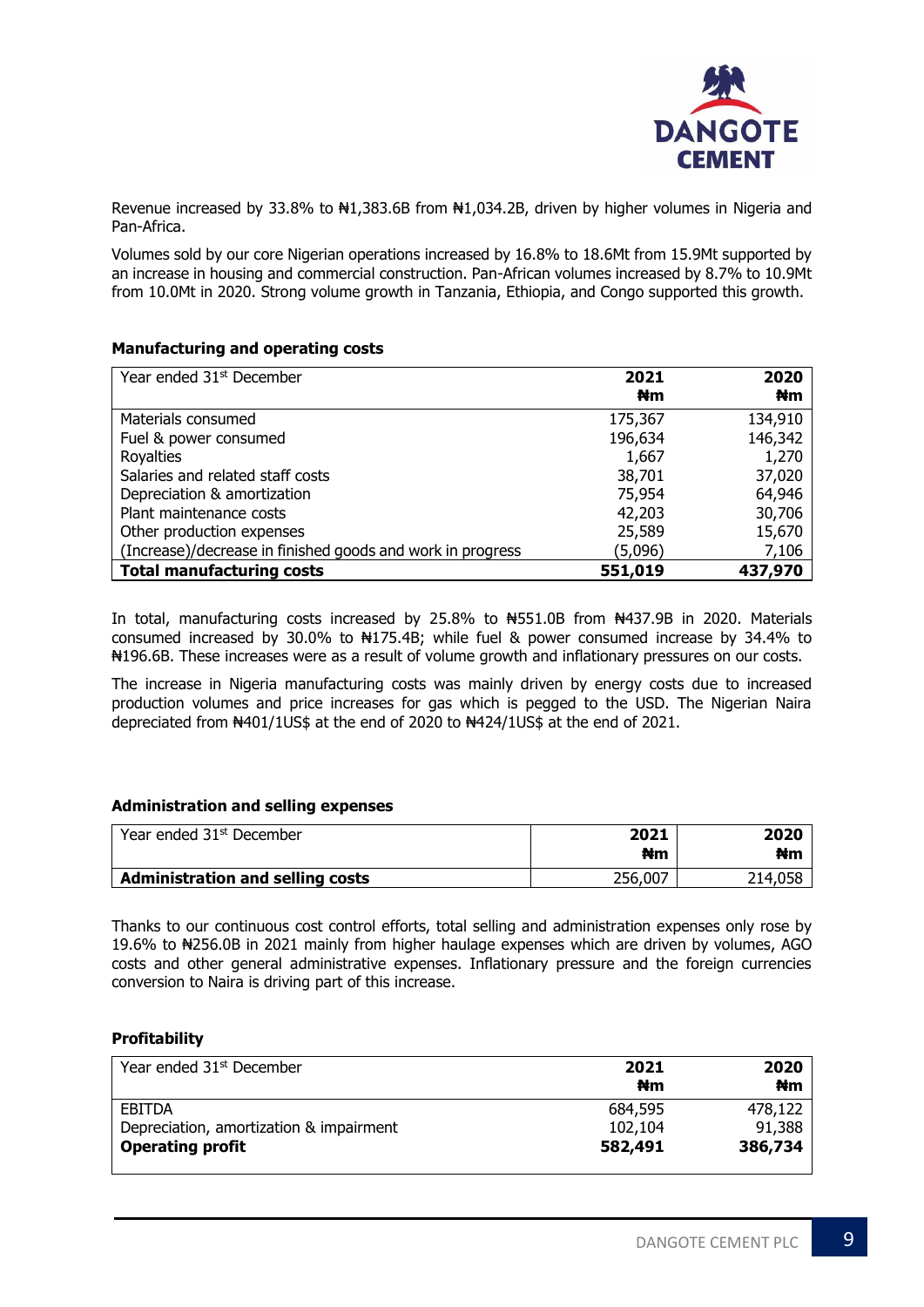

| <b>EBITDA by operating region</b>                     |          |           |
|-------------------------------------------------------|----------|-----------|
| Nigeria                                               | 610,196  | 421,417   |
| Pan-Africa                                            | 88,830   | 71,313    |
| Central administrations costs and inter-company sales | (14,431) | (14, 608) |
| <b>Total EBITDA</b>                                   | 684,595  | 478,122   |

Group earnings before interest, tax, depreciation and amortisation (EBITDA) for the year increased by 43.2% to ₦684.6B at a margin of 49.5% (2020: ₦478.1B, 46.2%).

Excluding eliminations and central costs, Nigerian EBITDA increased by 44.8%, to N610.2B at a margin of 61.4% (2020: ₦421.4B, 58.5%). The increase in Nigeria EBITDA is mainly as a result of the increased volumes, higher realised prices and better fixed costs absorption in the year 2021 compared to 2020.

Pan-African EBITDA increased by 24.6% to N88.8B, at 22.4% margin (2020: N71.3B; 22.4%), notably driven by increased volumes and better performance across the group.

Operating profit of  $#582.5B$  was 50.6% higher than the  $#386.7B$  for 2020 at a margin of 42.1% (2020: 37.4%).

#### **Interest and similar income/expense**

| Year ended 31 <sup>st</sup> December     | 2021<br>₩m        | 2020<br>₩m       |
|------------------------------------------|-------------------|------------------|
| Interest income<br>Exchange gain/ (loss) | 20,765<br>(9,381) | 13,183<br>16,631 |
| Interest expense                         | (56,326)          | (43, 988)        |
| Net finance income / (cost)              | (44,942)          | (14, 174)        |

Interest income increased to  $\frac{1}{20.8B}$  mainly as a result of increased interest earning cash balances.

During the year to December 2021, the Nigerian Naira value against the US Dollar decreased from about N401/1US\$ to N424/1US\$. This resulted in exchange gains from intercompany balances in Nigeria which were outweighed by exchange losses from liabilities in the subsidiaries.

#### **Taxation**

| Year ended 31 <sup>st</sup> December | 2021<br>Nm | 2020<br>Nm   |
|--------------------------------------|------------|--------------|
| Tax (charge)/credit                  | (173, 927) | (97)<br>242, |

Pioneer tax exemption for the Ibese lines and Obajana line 4 ended in 2020 resulting in an increased Nigerian region effective tax rate.

The Group's effective tax rate was higher at 32.3%, mainly because of intercompany exchange gains reported in Other Comprehensive income for the group.

The Group's profit for 2021 increased by 32.0% to N364.4B (2020: N276.1B). As a result, earnings per share increased to  $\frac{121.24}{2020}$ :  $\frac{116.14}{2000}$ .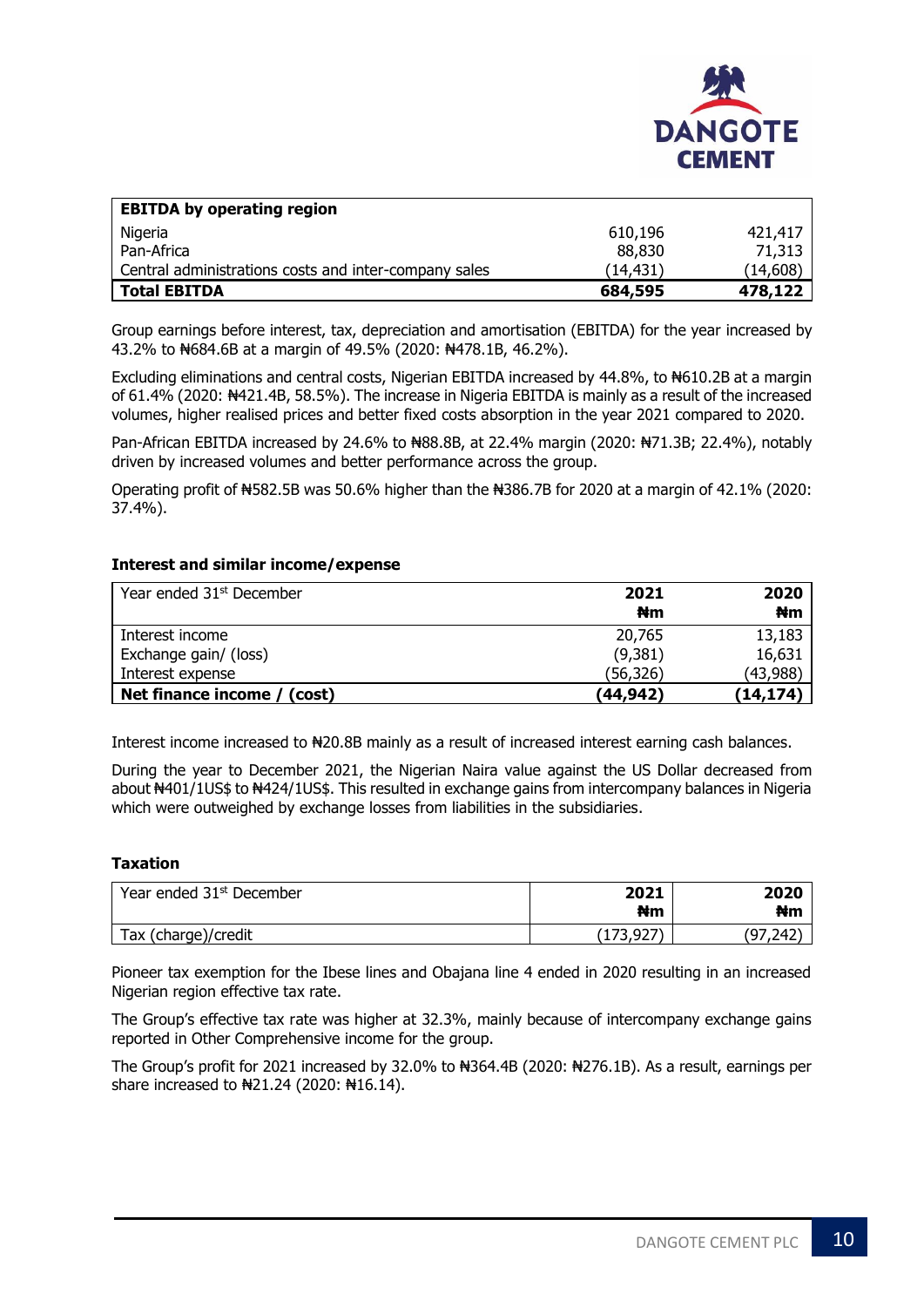

# **Financial position**

|                                 | 31 <sup>st</sup> December 2021 | 31 <sup>st</sup> December 2020 |
|---------------------------------|--------------------------------|--------------------------------|
|                                 | #m                             | #m                             |
| Property, plant and equipment   | 1,472,859                      | 1,390,687                      |
| Other non-current assets        | 40,996                         | 77,072                         |
| Intangible assets               | 5,122                          | 4,554                          |
| <b>Total non-current assets</b> | 1,518,977                      | 1,472,313                      |
| Current assets                  | 533,199                        | 404,303                        |
| Cash and bank balances          | 339,843                        | 145,835                        |
| <b>Total assets</b>             | 2,392,019                      | 2,022,451                      |
| Non-current liabilities         | 155,305                        | 142,756                        |
| Current liabilities             | 688,105                        | 505,615                        |
| Debt                            | 564,940                        | 483,110                        |
|                                 |                                |                                |
| <b>Total liabilities</b>        | 1,408,350                      | 1,131,481                      |

Non-current assets increased to N1,472.9B at the end of 2021 from N1,390.7B at 31<sup>st</sup> December 2020. This was mainly as a result of additions to Property, Plant & Equipment which were partially offset by depreciation.

Additions to property, plant and equipment were  $\text{H}185.8\text{B}$ , of which  $\text{H}152.5\text{B}$  was spent in Nigeria and ₦33.3B in Pan Africa operations.

Increase in current liabilities is driven by current income tax charge, trade payables and amounts owed to related parties for trucks and the exchange impact due to the depreciation of the Naira.

# **Movement in net debt**

|                                                     | Cash<br>#m | <b>Debt</b><br>₩m | Net debt<br>#m |
|-----------------------------------------------------|------------|-------------------|----------------|
| As at 31st December 2020                            | 145,835    | (483, 110)        | (337, 275)     |
| Cash from operations before working capital changes | 682,900    |                   | 682,900        |
| Change in working capital                           | (60,853)   |                   | (60, 853)      |
| Income tax paid                                     | (33, 408)  |                   | (33,408)       |
| Additions to fixed assets                           | (184, 576) |                   | (184, 576)     |
| Loan to related party                               | 20,000     |                   | 20,000         |
| Other investing activities                          | (848)      |                   | (848)          |
| Change in non-current prepayments and payables      | 27,306     |                   | 27,306         |
| Net lease received                                  | 5,960      |                   | 5,960          |
| Share buyback                                       | (9,833)    |                   | (9,833)        |
| Net interest payment                                | (41, 309)  |                   | (41,309)       |
| Net loans obtained (repaid)                         | 4,284      | (4,284)           |                |
| Dividend paid                                       | (272,005)  |                   | (272,005)      |
| Overdraft                                           | 71,679     | (71, 679)         |                |
| Other cash and non-cash movements                   | (15, 289)  | (5,867)           | (21,156)       |
| As at 31 <sup>st</sup> December 2021                | 339,843    | (564,940)         | (225, 097)     |